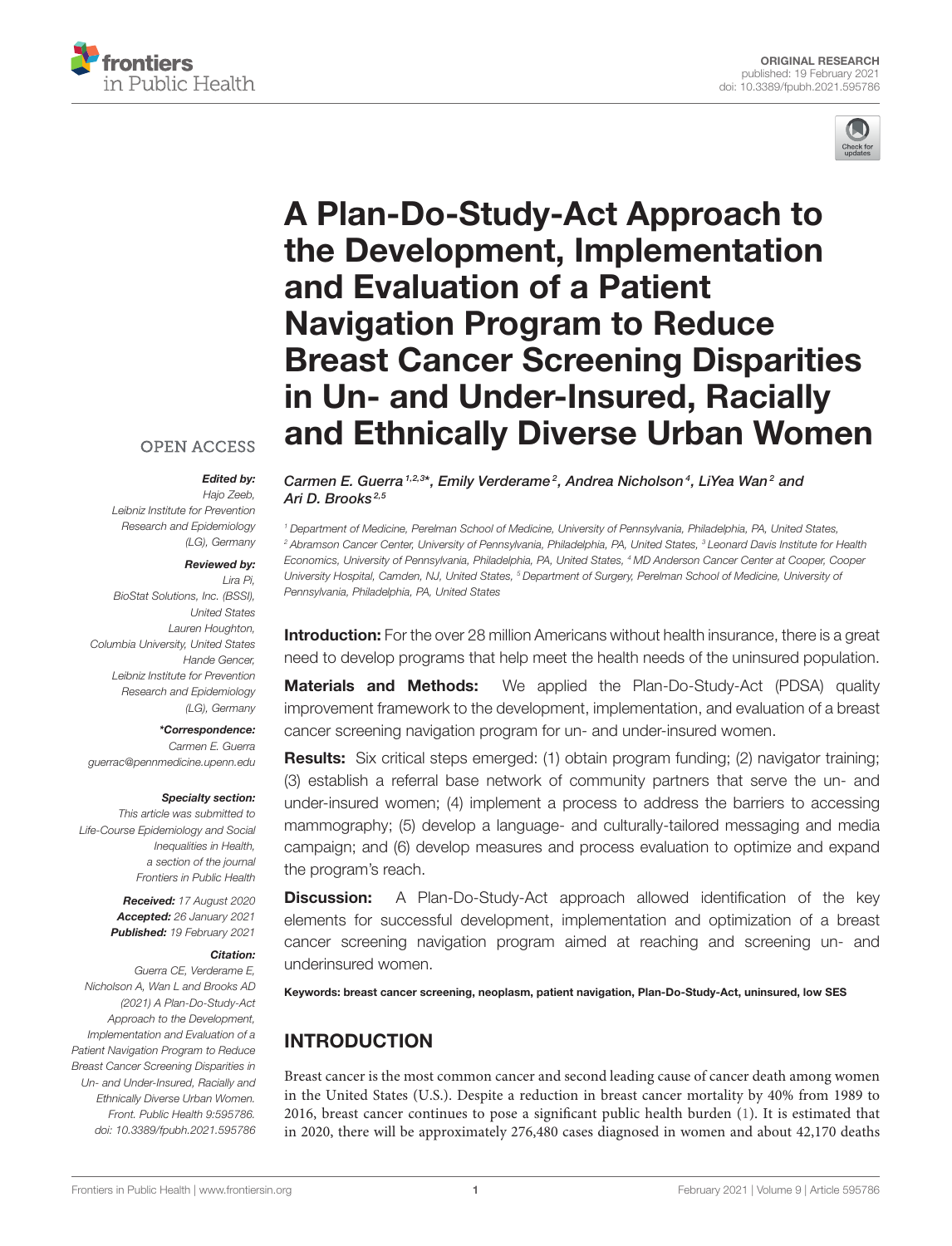due to breast cancer in the U.S. [\(1\)](#page-8-0). Furthermore, the rate of decline in death rates has not been equitable. Breast cancer death rates are approximately 40% higher in Black women compared to white women, despite similar incidence rates [\(2\)](#page-8-1). Racial and ethnic minority groups in the U.S are more likely to be medically underserved and live in poverty compared to their White counterparts [\(2\)](#page-8-1). Racial disparities in breast outcomes exist due to social, economic, and cultural factors such as socioeconomic status, employment status; and limited access to healthcare, safe housing and affordable nutritious food [\(2\)](#page-8-1). Although breast cancer screening reduces breast cancer mortality and thereby remains the cornerstone of breast cancer control [\(3\)](#page-8-2), screening remains underutilized in the U.S. [\(4\)](#page-8-3). In 2018, 73% of women aged 50–74 years reported having had a mammogram within the past 2 years [\(5\)](#page-8-4). However, according to the Center for Disease Control (CDC), several subpopulations of patients have lower screening rates [\(6\)](#page-8-5). In particular, only 30% of uninsured women over age 40 had undergone a screening mammography within the past 2 years compared to 69.7% of insured women [\(6\)](#page-8-5). Uninsured women are also 2.6 times more likely to be diagnosed at a later stage of disease and 60% more likely to die from breast cancer compared to women with health insurance [\(7\)](#page-8-6). While there have been recent improvements in access to insurance in the U.S., 28.5 million individuals living in the U.S., or 8.5% of the population, did not have health insurance at any point during 2018 [\(8\)](#page-8-7). Regardless of race/ethncity, for Americans without health insurance, there is a great need to develop programs that help meet the health needs of the uninsured population.

Patient navigation programs have been reported to reduce barriers to care and improve access to services. Navigation programs have also been shown to improve the quality measures including increasing the receipt of timely screening and diagnostic services and treatment after a suspicious finding, adherence to treatment, and patient satisfaction [\(9\)](#page-8-8). Furthermore, such programs are cost-effective [\(9\)](#page-8-8). In order to encourage others to design and implement navigation programs in diverse, un- and under-insured communities that meet the needs of their communities, we describe the use of the Plan-Do-Study-Act (PDSA) Framework, first proposed by W. Edwards Deming and popularized by the Institute for Health Care Improvement [\(10\)](#page-8-9), to the process of developing a breast cancer screening navigation program for un and under-insured women, its key successes, as well as the challenges and how these challenges were overcome. This project and all procedures performed in studies involving human participants were in accordance with the ethical standards and approved by the University of Pennsylvania's Institutional Review Board (IRB).

# MATERIALS AND METHODS

Below we describe the development of the Penn Medicine Breast Health Initiative (PBHI), a breast cancer screening navigation program, created to increase access to free, high-quality mammography for un- and underinsured women and reduce breast cancer mortality among this underserved group, using the PDSA framework. The Initiative is based at the Abramson Cancer Center (ACC) of the University of Pennsylvania, a National Cancer Institute Comprehensive Cancer Center, located in Philadelphia. The ACC is also home to the Rena Rowan Breast Center and the Pennsylvania Hospital Integrated Breast Center which are accredited by the American College of Surgeons National Accreditation Program for Breast Centers. We first describe the needs assessment that led to the program's creation, then apply the PDSA model to establishing, evaluating and optimizing the program.

### Needs Health Assessment

Understanding the health need from the perspective of the community is the critical step to designing a successful navigation program. It informs the purpose and goals of the navigation program. Similar to national data [\(6\)](#page-8-5), data from the Public Health Management Corporation's Southeastern Pennsylvania Household Survey indicated that, in 2015, nearly four in ten (38%) uninsured women in Philadelphia between the ages of 50–74 reported not having a mammogram in the past year; this figure represents an estimated 462,200 women [\(11\)](#page-8-10). The lower screening rates among uninsured women contribute to Philadelphia's breast cancer mortality rate of 28.2/100,000 which is significantly higher than the state and national rates of 22.8/100,000 and 21.5/100,000, respectively [\(12\)](#page-8-11). The un- and under-insured population in Philadelphia, thus, represented one of the populations with the greatest need for interventions to increase access to screening mammography.

# Plan-Do-Study-Act Framework

There are multiple steps to developing a successful patient navigation program [\(13\)](#page-8-12). Using the Plan-Do-Study-Act (PDSA) Framework [\(10\)](#page-8-9), we discuss several critical components to the development of a breast cancer screening patient navigation program for diverse, un- and under-insured populations. In the "Plan" stage, the critical elements are: (1) securing the funding to establish a cost-free screening mammography program; (2) selection, training and defining the functions of the breast cancer screening navigator; and (3) establishment of a network of community partners that serve the un and under-insured and provide a referral base. The "Do" stage is focused on the implementation of a navigation process to address the barriers to accessing mammography including using language and culturally-tailored messaging and media campaign. The "Study" stage is defined by tracking enrolled patients and evaluating program measures that include completion of screening and diagnostic services and, then, in the "Act" stage, optimizing the program to expand the reach of the program to serve greater proportion of un- and under-insured women.

# Development of a Breast Cancer Screening Navigation Program

In the "Plan" stage, the critical elements are: (1) securing the funding to establish a cost-free screening mammography program; (2) selection, training and defining the functions of

**Abbreviations:** ACC, Abramson Cancer Center; FQHC, Federally Qualified Health Center; HPC, Health Promotion Council; DOH, Department of Health; LCWH, Ludmir Center for Women's Health; MPH, Master of Public Health; NBCCEDP, National Breast and Cervical Cancer Early Detection Program; PBHI, Penn Breast Health Initiative; PDSA, Plan, Do, Study, Act.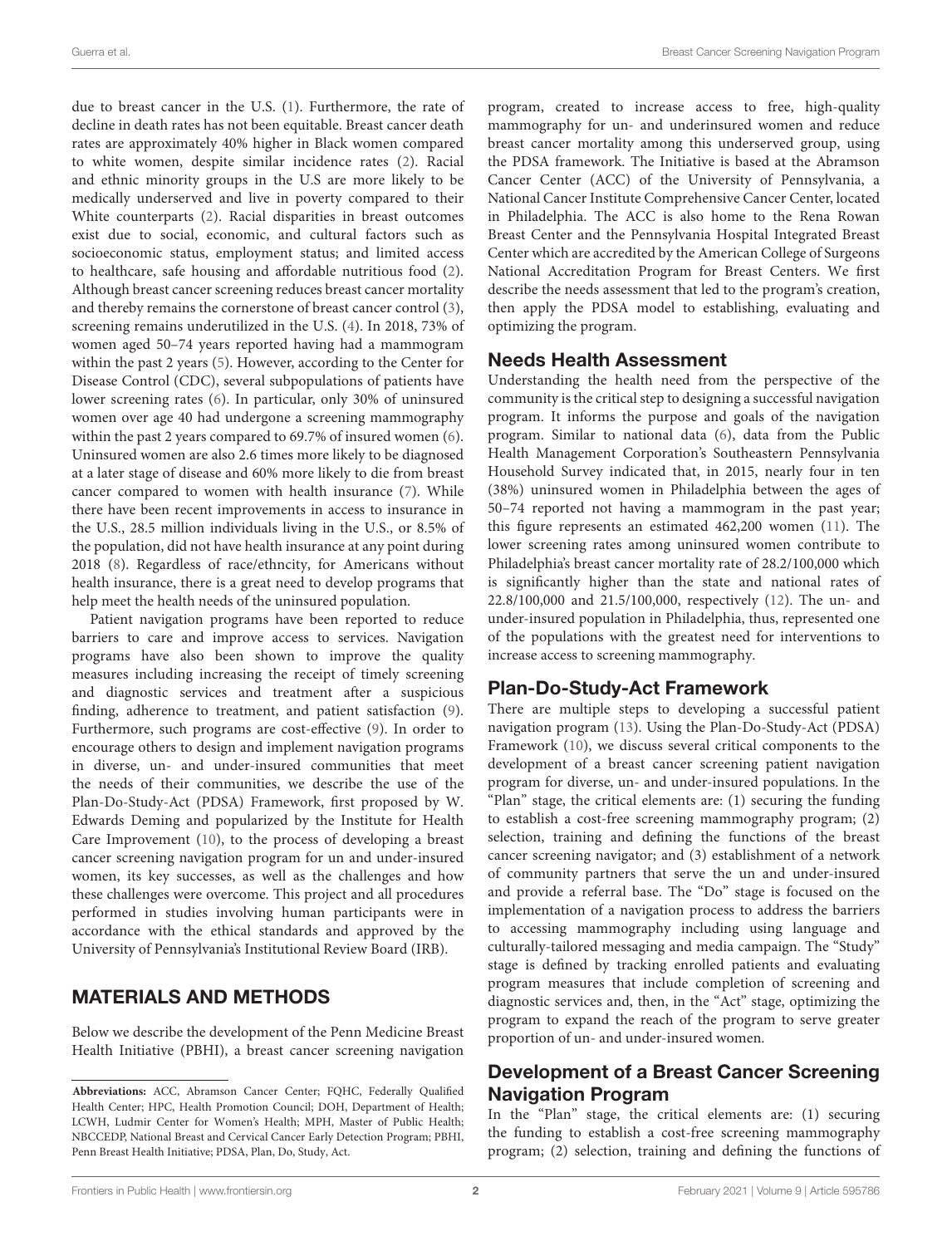the breast cancer screening navigator; and (3) establishment of a referral network of community partners that serve the health needs of un and under-insured women.

# Securing the Funding to Establish a Cost-Free Screening Mammography Program

The PBHI program costs include: (1) patient care costs for screening and diagnostic mammography, breast ultrasounds, office visits and biopsies which result from both professional and facility fees; (2) patient navigator salary, benefits and training costs; (3) program costs include routine administrative costs such telephone services, mail and postage, program promotional and educational materials, as well as the costs to overcome patient barriers including transportation and interpreters. A combination of contractual, grant and institutional funding covered the total costs of the program as described below.

In 2014, the ACC became a designated Pennsylvania Department of Health (DOH) Healthy Woman Program site. The Pennsylvania DOH Healthy Woman Program is funded by the CDC National Breast and Cervical Cancer Early Detection Program (NBCCEDP), a nationwide, comprehensive public health program with the mission of increasing access to breast and cervical cancer screening for women who are medically underserved. Established in 1990, one of the objectives of the program is to target the racial/ethnic disparities in screening, diagnosis, and treatment of breast and cervical cancers. The program provides funding in all 50 states, the District of Columbia, 6 US territories, and 13 American Indian/Alaska Native tribes or tribal organizations. Program sites are allocated slots based on the demonstrated need in their communities. Many large metropolitan cities have dozens of BCCEDPs to meet the needs of their large un- and underinsured populations. Of the 1,309,350 women undergoing breast screening or diagnostic services through NBCCEDP between July 2013 and 2018 across the U.S., almost 70% were from racial/ethnic minority groups [\(14\)](#page-8-13). The NBCCEDP strategies to increase screening and breast cancer treatment among racial/ethnic minorities include reminders for patients, culturally-tailored programs that address specific beliefs or knowledge gaps, and programs addressing financial or logistical barriers to screening [\(15\)](#page-8-14). An analysis of the NBCCEDP estimated that the number of life-years saved between 1991 and 2006 was 100,800 compared with no program and 369,000 life-years compared with no screening [\(16\)](#page-8-15).

Through a combination of this contract and a portfolio of grants including from the Susan G. Komen Foundation and other foundations as well as institutional funding from the ACC, the program has been able to provide an increasing number of free breast screening services to eligible women. The ACC and the Rena Rowan Breast Center provided additional funding for personnel costs and Penn Medicine has provided support through office space and translation services.

By contract with the Pennsylvania DOH, Medicaid rates (and currently Medicare rates) were the maximum reimbursable rates. The PBHI established a billing contract with Penn Medicine that allowed the program to charge the Medicaid and Medicareadjusted rates for all breast services provided by the PBHI (rather than commercial rates) which allowed the program an even greater capacity to support and serve the greatest number of women possible.

### Patient Navigator Selection, Training, and Functions

The PBHI navigator is a Masters of Public Health (MPH)-trained individual who acts as bridge between the community and the health care system. The PBHI navigator had to be proficient at creating community partnerships that permit the identification of un- and under-insured women in communities, lead and participate in community educational and outreach events and navigate patients through a complex health care system. The navigator received further training at the Harold P. Freeman Patient Navigation Institute in New York, New York, which focuses on teaching skills to maximize retention, diagnostic and treatment resolution rates, cancer navigation best practices and the conduct of navigation research [\(17\)](#page-8-16).

The primary function of the navigator is to create a referral base from community partners and navigators and facilitate access to screening, diagnostic or treatment care by addressing language, literacy and cultural barriers, provide emotional support to patients to reduce fear and improve patient–provider communication. To overcome communication challenges posed by differences in language, culture and limited interactions with health care, communication via the referring community navigators and partners was determined to be most effective to establish contact with patients.

The navigator also coordinates the administration, financial and reporting responsibilities of the program. The navigator collaborates with radiology departments to implement the program's enrollment protocols into the registration and checkin process. In addition, the navigator also works with the financial department to create corporate guarantor accounts and prevent the direct billing of services rendered to patients. It is imperative to avoid directly billing patients which can create a record of debt for patients and even jeopardize their credit records. Finally, the navigator is responsible for maintaining detailed records to allow for call backs for screening or diagnostic testing when medically necessary, for administrative reporting to grant sponsors and for internal quality improvement and program evaluation purposes.

### Establishing a Referral Base From a Network of Community Partners That Serve the Health Needs of Un- and Under-Insured Women

Since un- and under-insured patients are unlikely to seek a screening mammography due to its prohibitive costs and lack of access, it was critical for the navigator to develop a robust network of community partners which serve the unand underinsured communities in the region. Since a portion of the target population is already accessing primary care through Federally Qualified Health Centers (FQHCs), the PBHI partners with multiple primary care clinics at FQHCs and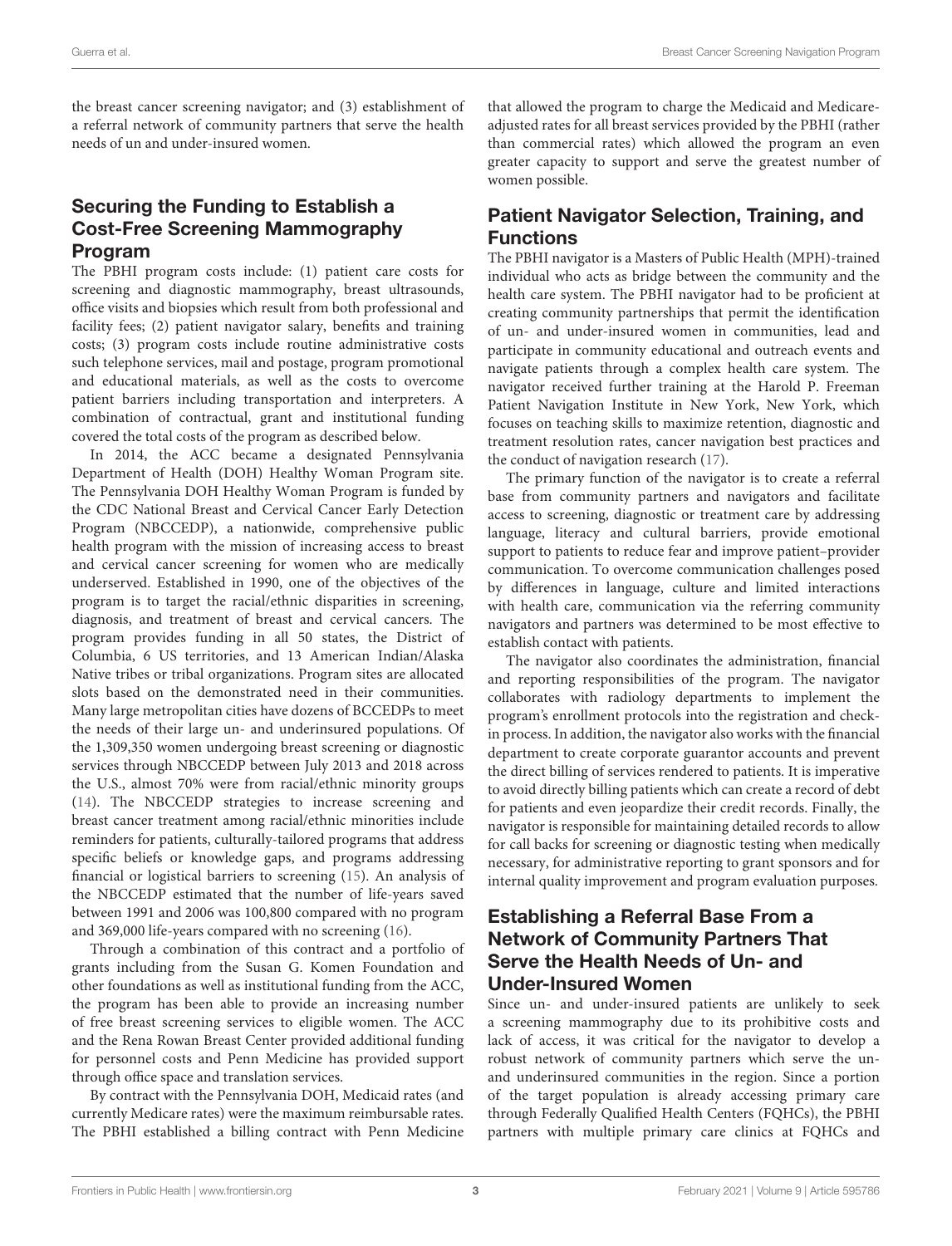#### <span id="page-3-0"></span>TABLE 1 | Penn Medicine breast health initiative community partner network.

| Organization                                                            | Type of<br>organization                          | <b>Organization description</b>                                                                                                                                                                                                                                                                 | Location                                                         | <b>Primary population</b><br>served              |
|-------------------------------------------------------------------------|--------------------------------------------------|-------------------------------------------------------------------------------------------------------------------------------------------------------------------------------------------------------------------------------------------------------------------------------------------------|------------------------------------------------------------------|--------------------------------------------------|
| <b>Health Promotion Council</b>                                         | Non-profit                                       | An affiliate of Public Health Management Corporation<br>(PHMC)                                                                                                                                                                                                                                  | Center City West                                                 | Hispanic/Latinx                                  |
| Southeast Asian Mutual<br>Assistance Association<br>Coalition (SEAMAAC) | Non-profit                                       | One of the oldest and largest refugee founded agencies<br>in the region                                                                                                                                                                                                                         | South Philadelphia                                               | Asian                                            |
| Congreso de Latinos Unidos                                              | Non-profit,<br><b>FQHC</b>                       | FQHC in partnership with PHMC                                                                                                                                                                                                                                                                   | Fairhill                                                         | Hispanic/Latinx                                  |
| <b>BEBASHI</b>                                                          | Non-profit                                       | Services for breast health, sexual health and hunger relief                                                                                                                                                                                                                                     | Kensington                                                       | <b>Black</b>                                     |
| <b>Health Annex</b>                                                     | <b>FQHC</b>                                      | An affiliate of Family Practice & Counseling Network, a<br>program for Resources of Human Development                                                                                                                                                                                           | Southwest<br>Philadelphia                                        | African, White, Black                            |
| National Black Leadership<br>Initiative on Cancer (NBLIC)               | Non-profit                                       | Greater Philadelphia Chapter, launched as the first<br>minority outreach project of the National Cancer Institute<br>under the leadership of Louis W. Sullivan, M.D.,<br>Morehouse School of Medicine President Emeritus and<br>Former Secretary of the US Dept of Health and Human<br>Services | Poplar                                                           | <b>Black</b>                                     |
| African Family Health<br>Organization (AFAHO)                           | Non-profit<br>community<br>based<br>organization | A non-profit organization that connects African and<br>Caribbean immigrants and refugees to health care                                                                                                                                                                                         | Belmont                                                          | African and Caribbean<br>immigrants and refugees |
| Puentes de Salud                                                        | Non-Profit                                       | A non-profit focused on health, education and<br>community building                                                                                                                                                                                                                             | Center City                                                      | Hispanic/Latinx                                  |
| Greater Philadelphia Health<br>Action (GPHA)                            | Non-profit                                       | A non-profit to increase access to health care for un and<br>underinsured families                                                                                                                                                                                                              | 12 locations<br>throughout the<br>Greater Philadelphia<br>region | White, Black, Asian,<br>Hispanic/Latinx          |
| Maria de los Santos Health<br>Center                                    | Community<br><b>Health Center</b>                | Part of Delaware Valley Community Health, Inc., the<br>largest provider of primary health care services to Latinos<br>in Philadelphia                                                                                                                                                           | Fairhill                                                         | Hispanic/Latinx                                  |
| Norristown Regional Health<br>Center                                    | <b>FQHC</b>                                      | Part of Delaware Valley Community Health, Inc.,<br>Montgomery County's first FQHC providing health,<br>behavioral and dental services to communities                                                                                                                                            | Norristown                                                       | Hispanic/Latinx, African<br>American             |
| Ludmir Center For Women's<br>Health                                     | Community<br><b>Health Clinic</b>                | Based at Penn Medicine's Pennsylvania Hospital and a<br>Healthywoman program provider for obstetrics and<br>gynecology services                                                                                                                                                                 | Washington<br>Square/Center City<br>East                         | Hispanic/Latinx                                  |
| Rising Sun Health Center                                                | Non-profit                                       | Program of Philadelphia Health Management<br>Corporation                                                                                                                                                                                                                                        | Olney                                                            | Hispanic/Latinx                                  |
| Cambodian Association of<br>Greater Philadelphia                        | Non-profit                                       | Philadelphia's foundation of social, health and education<br>programs                                                                                                                                                                                                                           | Olney                                                            | Cambodian                                        |
| Horizon House Health Center                                             | Primary Care<br>Center                           | First behavioral health care center in Philadelphia to<br>integrate medical care and behavioral health                                                                                                                                                                                          | Fairmount                                                        | White, Black, Asian,<br>Hispanic/Latinx          |
| Philadelphia Corporation for<br>Aging (PCA)                             | Private,<br>non-profit                           | One of the largest non-profit organizations in the region                                                                                                                                                                                                                                       | Fairmount                                                        | Seniors, people with<br>disabilities             |

non-profit community organizations to identify and refer the target population for breast cancer screening services (**[Table 1](#page-3-0)**). During the time this program was planned, over 300,000 patients made visits to Philadelphia area FQHCs and other community health centers with 97% of patients reporting incomes <200% of the Federal Poverty level [\(18\)](#page-8-17). Subsequently, the program has established and maintained over a dozen partnerships with FQHCs in the Philadelphia area which have been critical in the development of the program's referral base and reaching the target population.

On the other hand, many un-and underinsured women are not accessing care at all. To reach this portion of our target population, the PBHI partners with community-based, nonprofit organizations that employ community lay navigators that can identify and refer patients to the program. One example of such a partner organization is the Health Promotion Council of Southeastern Pennsylvania (HPC), an affiliate of the Philadelphia Health Management Corporation, a non-profit corporation that conducts community-based outreach, education and advocacy for vulnerable populations. Through a subcontract funded by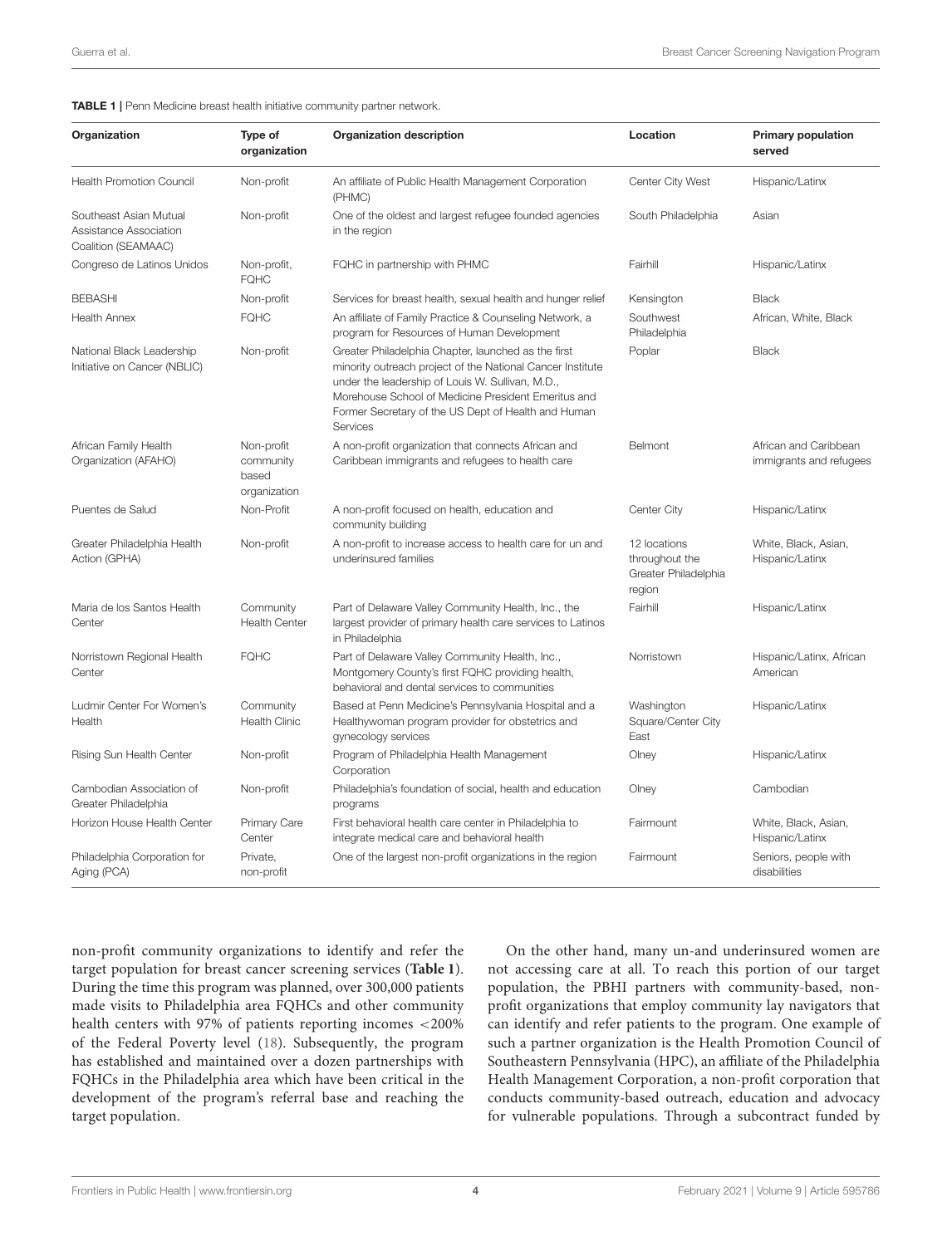the Susan G. Komen National Foundation, HPC employed two community navigators that helped to identify women in need of breast cancer screening in the community and linked these women with the PBHI navigator. These agencies organize many different free community events which helps the HPC community navigators identify women overdue for breast cancer screening and connect them with the PBHI navigator. The navigator also attends and leads outreach and educational events, health fairs and breast symposiums regularly to engage women in need of breast health services. The navigator follows up with these women by phone to enroll patients in the program and schedule screenings.

The navigator also receives referrals from word of mouth, as a result of marketing and advertising efforts and through internal daily requests via other Penn Medicine health care providers and employees such as patient service associates, radiology managers, when patients are deemed un- and underinsured. Referrals are made through a HIPAA-compliant form containing patient's contact information that is securely faxed to the navigator.

# Establishing a Navigation Process to Address the Barriers to Accessing Mammography

We developed a step-by step process for breast cancer screening navigation (**[Appendix 1](#page-8-18)**) to outline the "Do" component of the PDSA cycle. The navigator must first confirm patient eligibility for enrollment in the PBHI. Patients must be of the guideline-recommended screening age and due for a screening mammogram or be experiencing a new breast problem, such as a breast lump, nipple discharge, breast mass or breast pain. To be enrolled in the Healthy Woman Program, patients must be a Pennsylvania resident, un-insured or under-insured (i.e., have a high co-pay or deductible they cannot afford) and meet household income guidelines (at or below 250% of the Federal Poverty Income level).

Un- and underinsured patients who are ineligible for the Healthy Woman Program and in need of breast services are enrolled in the PBHI and their services are covered using alternative grant or philanthropic funding. The additional funding also allows the program to serve New Jersey residents who are within the ACC's catchment area, but do not qualify for the Pennsylvania-funded program and to males experiencing a breast problem.

Over half (58%) of the PBHI's patient population speaks a language other than English (**[Table 2](#page-4-0)**). To bridge language and communication barriers, the navigator has a dedicated phone line that patients can contact directly and uses a hospitalprovided translational service when communicating with non-English speaking patients over the phone. In-person language interpreters and on-demand video interpretation via Martii devices are available to non-English speaking patients at their appointments. To further address language barriers, program promotional materials and breast health educational materials are available in a variety of languages including Spanish, Mandarin, and Vietnamese. Result and reminder letters are also translated for non-English speaking patients.

<span id="page-4-0"></span>**TABLE 2** | Demographics  $(n = 1,974)$ .

| Age, mean (s.d.)    | 48 (9.7) |  |
|---------------------|----------|--|
| Age distribution    |          |  |
| $<$ 40              | 15%      |  |
| $40 - 49$           | 45%      |  |
| $50 - 64$           | 37%      |  |
| $65+$               | 3%       |  |
| Race                |          |  |
| White               | 44%      |  |
| <b>Black</b>        | 27%      |  |
| Other               | 17%      |  |
| Unknown             | 12%      |  |
| <b>Ethnicity</b>    |          |  |
| Hispanic/Latino     | 53%      |  |
| Non-Hispanic/Latino | 36%      |  |
| Unknown             | 11%      |  |
| Language            |          |  |
| English             | 42%      |  |
| Non-English         | 58%      |  |
| Spanish             | 78%      |  |
| Mandarin            | 11%      |  |
| Other               | 11%      |  |

Likewise, cultural barriers are prominent among the PBHI population and important to address. Differences in cultural beliefs between the provider and the patient affect how patients perceive medical information and the concept of health and illness in general. The PBHI navigator works closely with our diverse group of partner organizations to provide culturally-tailored messages and appropriate care. To improve cross–cultural communication, the navigator expresses any patient concerns to the point of contact from the patient's referring organization and seeks guidance about how to more effectively communicate with patients in light of differences in cultural beliefs.

Language and cultural barriers are linked with low health literacy [\(19\)](#page-9-0). In addition to having program and educational materials in various languages, the PBHI ensures that all information is written for individuals with lowest literacy levels (6–8th grade) in order to effectively reach our target population. The navigator also offers patients help with completion of any forms needed to access care.

Transportation was also reported as a barrier by PBHI patients. To address transportation barriers, the PBHI offers public transportation vouchers to help patients and their caregiver travel to and from appointments.

Patients frequently report fear of a cancer diagnosis as a barrier in accessing care, especially after receiving an abnormal mammogram result. The PBHI navigator responds to statements about fear with information, emotional support and encouragement to patients. The navigator also provides patients with her direct land and cell phone numbers which allows patients to reach the navigator at their convenience if they had any questions or concerns.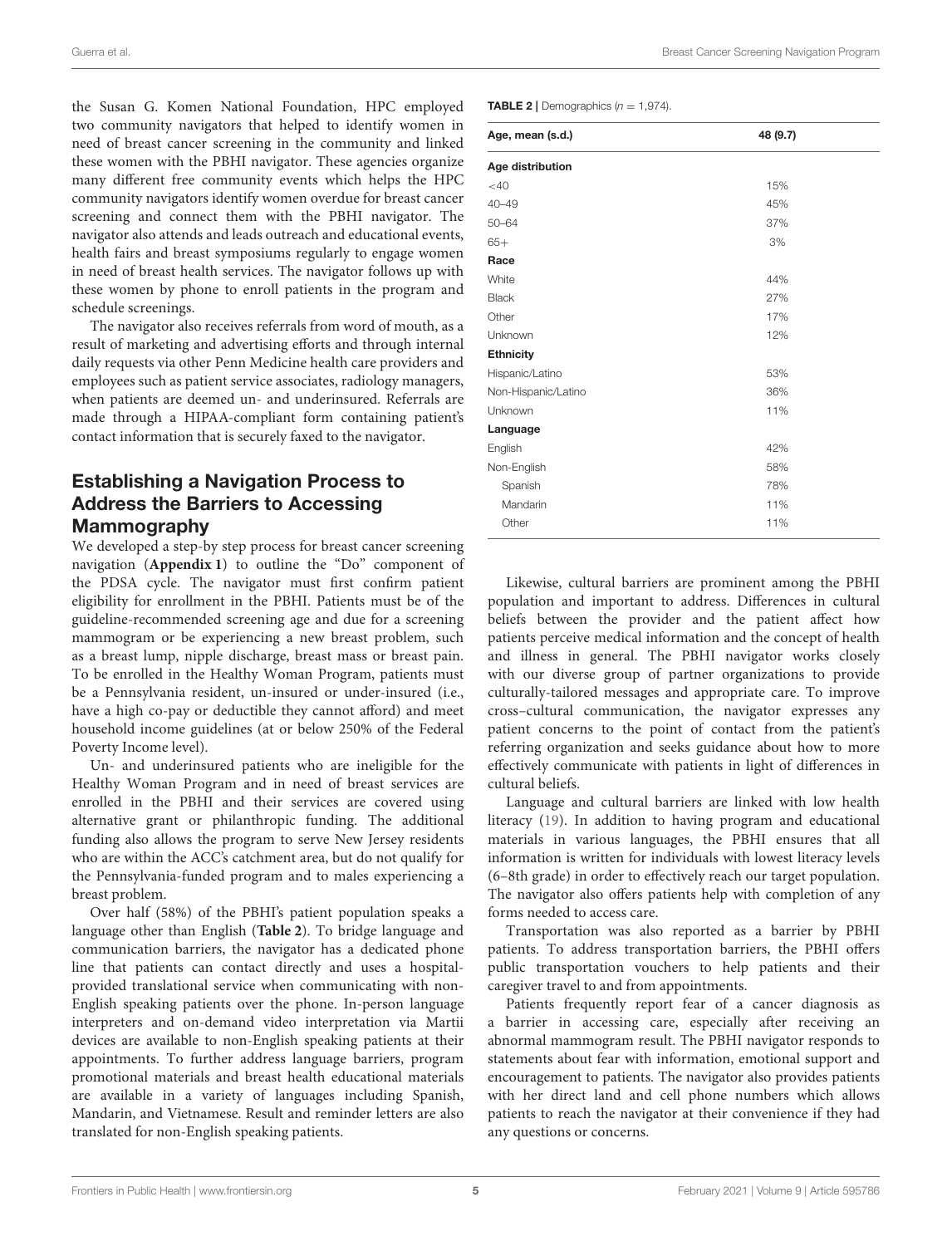In an effort to best accommodate patients, minimize travel and maximizing convenience, the program's services are available to patients at a variety of Penn Medicine's community radiology locations in the Greater Philadelphia region including Pennsylvania Hospital (Center City), The Perelman Center (West Philly), Radnor Hospital, Valley Forge, Bucks County, Woodbury Heights, NJ and Cherry Hill, NJ.

Furthermore, in addition to offering cost-free breast cancer screening services, the navigator offers referrals for free cervical cancer screenings at the Ludmir Center for Women's Health (LCWH), a Penn Medicine, Pennsylvania's DOH Breast and Cervical Cancer Early Detection Program/HealthyWoman program provider located at Pennsylvania Hospital, that offers gynecology and obstetrics services. This partnership involves close communication between the PBHI navigator and LCWH staff to ensure that new and existing un- and underinsured patients are receiving comprehensive women's health services.

One of the most important functions of the navigator and a measure of success of a breast cancer screening navigation program is follow up of patients with abnormal results to assure that they receive the necessary follow up diagnostic testing. The navigator has a detailed protocol for following up patients with abnormal results, that begins by contacting the program codirector via the electronic record (EPIC) with the imaging result and schedules further radiologic workup or an office visit for each patient. The navigator also generates daily work queues from EPIC to identify patients enrolled in the program who have abnormal screening results. The radiology departments also have a dual process for following up abnormal findings that also applies to the patients of our program. This includes an attempt to call the patient, a mailed letter notifying the patient to return for additional imaging with a telephone number to schedule the appointment, a reminder letter after 15 days as well as a second reminder letter and a letter to the referring physician after 30 days. If still unsuccessful in reaching the patient after six attempts, the navigator reaches out to the referring clinic, provider or community partner to ensure that the patient is not lost to follow up. For example, the PBHI partners with community navigators at the HPC who are available to visit patients' homes, if needed, to provide further education and explain the importance of follow-up studies to patients.

Patients who complete a diagnostic mammogram receive the results immediately after their test directly from the radiologist reading the studies, using translation services if necessary. Patients that require a biopsy are scheduled for appropriate follow-up studies immediately after receiving their results, and, if needed, arrangements are made so that they are accompanied by our partners' community navigators. This removes any uncertainty regarding appropriate follow-up and contact.

If a woman is diagnosed with breast cancer, the PBHI also offers assistance with enrolling women in the state health insurance plan. Immediately preceding a patient's office visit with a new diagnosis of breast cancer, the navigator initiates the first steps in obtaining coverage to minimize delays in receiving treatment. The navigator works with the Pennsylvania County Assistance Offices, chooses the office that is in closest proximity to the patient's home and gathers all the necessary documents that are needed to produce an effective application for obtaining coverage. Upon diagnosis, women are enrolled in the State Breast and Cervical Cancer Treatment Program and, if ineligible, for example if the woman is undocumented, then she is enrolled in Emergency Medical Assistance. The navigator also makes additional referrals to the ACC's Financial Advocacy team that determines if the patient may be eligible to enroll in a health insurance plan through the marketplace. After securing health coverage, the navigator transitions the patient into treatment at the ACC where the Initiative's co-director, and the ACC's team of cancer specialists and nurse navigators continue to support the patient throughout their treatment.

# Developing Culturally-Tailored Messaging and a Media Campaign

Another important component of the "Do" stage in developing this program was the development of a multilingual messaging and media campaign tailored to the needs of the diverse patients served by the program. According to the Pew Charitable Trusts' Philadelphia Research Initiative, in the last 10 years there has been significant growth in Hispanic communities in Philadelphia [\(20\)](#page-9-1). Moreover, 319,310 of Philadelphia residents speak a language other than English with the most common foreign language being Spanish [\(20\)](#page-9-1). Limited English proficiency is a major barrier in the delivery of medical care among the uninsured: women who speak Spanish are less likely to be screened for breast cancer [\(21\)](#page-9-2). In an effort to develop culturallytailored messaging to decrease breast screening disparities among the Latina population in our community, the PBHI partners with the American Cancer Society and Univision 65 to hold an annual, "Amate a ti Misma" or a "Love Yourself," campaign to encourage women to undergo an annual screening mammography. The campaign messages, delivered in Spanish by Univision newscasters, focuses on an all-day screening event located at the Pennsylvania Hospital. The message addresses the prevalent cultural beliefs in Latin cultures rooted in Marianismo, specifically Familismo, that encourage women to care for other members of her family and dissuade Latinas from putting their needs first. The message asks Latinas to love themselves by undergoing a mammogram. The month leading up to the event, Univision airs public service announcements which include the PBHI navigator's phone number. Patients interested in attending call the navigator to schedule an appointment. If women are unable to attend the event, they are scheduled for another more convenient day and time.

# Program Evaluation and Optimization

Patient navigation process measures are carefully captured by the patient navigator to allow us to "Study" the program and then "Act" to more effectively and efficiently accomplish the goals of the program. The program tracks the number of patients referred for services, appointments made and kept, type of service(s) rendered and their date, screening results, follow up recommendations, demographic information (race, ethnicity, age, zip code, city and state, insurance status), referral information (for breast cancer screening and treatment services and for cervical cancer screening), navigation services received,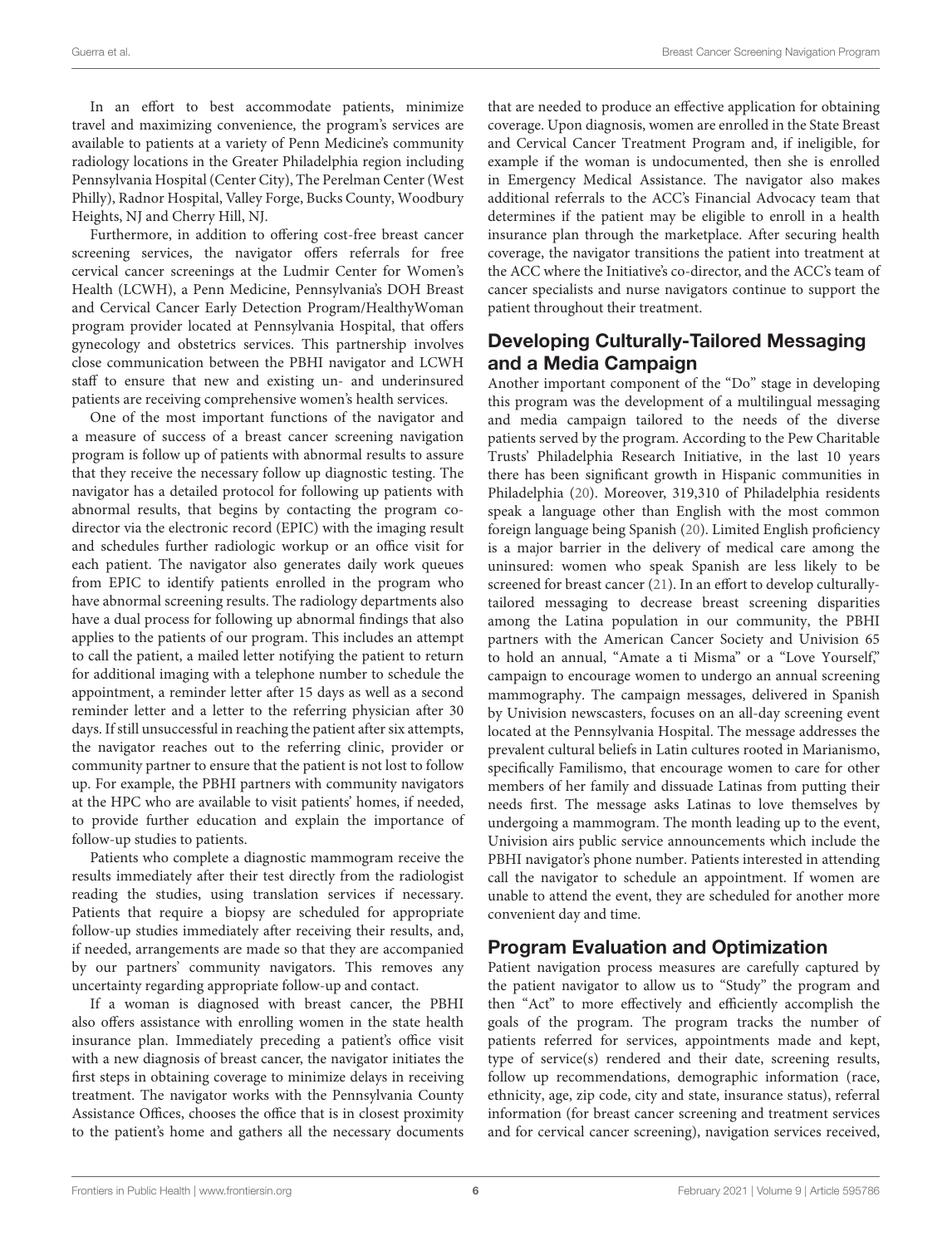<span id="page-6-0"></span>TABLE 3 | Mammography results by breast imaging reporting and data system (BI-RADS) category (*n*-1,974 unique patients).

| <b>BI-RADS</b>                   | Screening<br>mammogram<br>$(n = 1,761)$ | Screening mammograms with<br>incomplete follow-up<br>$(n = 11)$ | <b>Diagnostic</b><br>mammogram<br>$(n = 654)$ | Diagnostic mammograms with<br>incomplete follow-up<br>$(n = 31)$ |
|----------------------------------|-----------------------------------------|-----------------------------------------------------------------|-----------------------------------------------|------------------------------------------------------------------|
| <b>Cat 0</b> - Incomplete Exam   | 167                                     |                                                                 | 16                                            | 5                                                                |
| <b>Cat 1</b> - Negative          | 1,194                                   | -                                                               | 123                                           | -                                                                |
| $Cat 2 - Benign$                 | 363                                     | -                                                               | 287                                           | -                                                                |
| <b>Cat 3</b> - Probably Benign   | 15                                      | 4                                                               | 118                                           | 22                                                               |
| <b>Cat 4</b> – Suspicious        | 19                                      |                                                                 | 95                                            | 4                                                                |
| <b>Cat 5 - Highly Suspicious</b> | 3                                       |                                                                 | 15                                            | 0                                                                |
|                                  |                                         |                                                                 |                                               |                                                                  |

<span id="page-6-1"></span>**TABLE 4** | Stages of breast cancer diagnosed  $(n = 25)$ .

| <b>Stage</b>           | n |
|------------------------|---|
| $\mathbf 0$            | 3 |
|                        | 6 |
| $\mathbf{  }$          | 7 |
| $\parallel \parallel$  | 6 |
| $\mathsf{I}\mathsf{V}$ | 3 |

and barriers addressed (including transportation and language support), among others (this data not shown). The Initiative also tracks patient outcomes including mammogram and biopsy results, time to diagnostic resolution, cancer diagnoses, stage of cancer at diagnosis and cancer treatment (some of this data is discussed below and shown in **[Tables 3](#page-6-0)**, **[4](#page-6-1)**).

Finally, patients enrolled in the HealthyWoman program are required to complete the Pennsylvania DOH HealthyWoman Program enrollment forms before appointments. Patients complete the forms at check-in and the radiology check-in staff is required to fax the forms to the navigator and scan the form in the patient's electronic medical record. The navigator later enters all forms into the DOH's data management system, Med-IT, a requirement for reimbursement of services rendered. Med-It is a web-based health screening information database system that includes demographic information, automatic eligibility computation, billing and much more. The navigator is able to query the Med-IT database for clients by provider reports, billing reports and demographic reports, which allows the evaluation of the HealthyWoman program's data separately.

The Initiative measured patient satisfaction in an initial subset of 90 patients that enrolled in the program using an adapted, previously published instrument [\(22\)](#page-9-3). The adapted instrument which was made available via a translator in the patient's native language, consists of 9 items with a 5-point Likert response scale with anchors very satisfied to very dissatisfied. The mean scores for each of the 9 items ranged from 4.68 to 4.95 out of a maximum of 5.00 indicating that patients were generally very satisfied with the services offered by the program (**[Table 5](#page-6-2)**).

The ability to capture and analyze all of these measures allowed us to reflect and innovate ("Act") to optimize the program and more effectively and efficiently reach its goals of <span id="page-6-2"></span>**TABLE 5** | Patient satisfaction with patient navigation services  $(n = 90)^*$ .

| For each problem, indicate whether you were<br>very satisfied (very happy), a little satisfied<br>(happy for the most part), or not satisfied (not<br>happy) with the help you received from your<br>navigator(s). | <b>Score</b> |
|--------------------------------------------------------------------------------------------------------------------------------------------------------------------------------------------------------------------|--------------|
| 1. Making medical appointments                                                                                                                                                                                     | 4.95         |
| 2. Getting results of tests you had                                                                                                                                                                                | 4.80         |
| 3. Dealing with financial concerns related to getting<br>the care you need                                                                                                                                         | 4.84         |
| 4. Getting transportation to the doctor's office                                                                                                                                                                   | 4.72         |
| 5. Giving you emotional support                                                                                                                                                                                    | 4.86         |
| 6. Dealing with fears related to your health issues                                                                                                                                                                | 4.91         |
| 7. Getting the health information you need                                                                                                                                                                         | 4.88         |
| 8. Understanding the medical tests you got                                                                                                                                                                         | 4.68         |
| 9. Dealing with doctors, nurses, and other health<br>care workers who do not speak your language                                                                                                                   | 4.92         |

\**Adapted from Patient satisfaction with logistical aspects of navigation (PSN-L) scale [\(20\)](#page-9-1).*

increasing access to screening and diagnostic mammography and ultimately reduce the burden of breast cancer among unand under-insured women. Our multidisciplinary team met regularly to map and measure the program's processes, identify barriers to accessing the program and redefine our work. The PDSA model allowed us to strengthen the program over time by allowing us the ability to reflect on populations that we were not able to initially reach and then adjust the program to better serve those populations. For example, initially, there were women who needed screening or diagnostic mammography, but who did not meet the eligibility for the Pennsylvania DOH Healthy Woman Program because they fell out of the eligible age range and resided in an adjacent state. This led our team to apply for a Susan G. Komen grant that allowed us to serve these women. In another example, the PDSA model allowed us to recognize that the program was not fully reaching Asian women. Consequently, we sought to develop additional partnerships with community organizations that serve the Asian community and grant support to expand our outreach and engagement with this community. Below we describe some of the program's results and key successes that resulted from the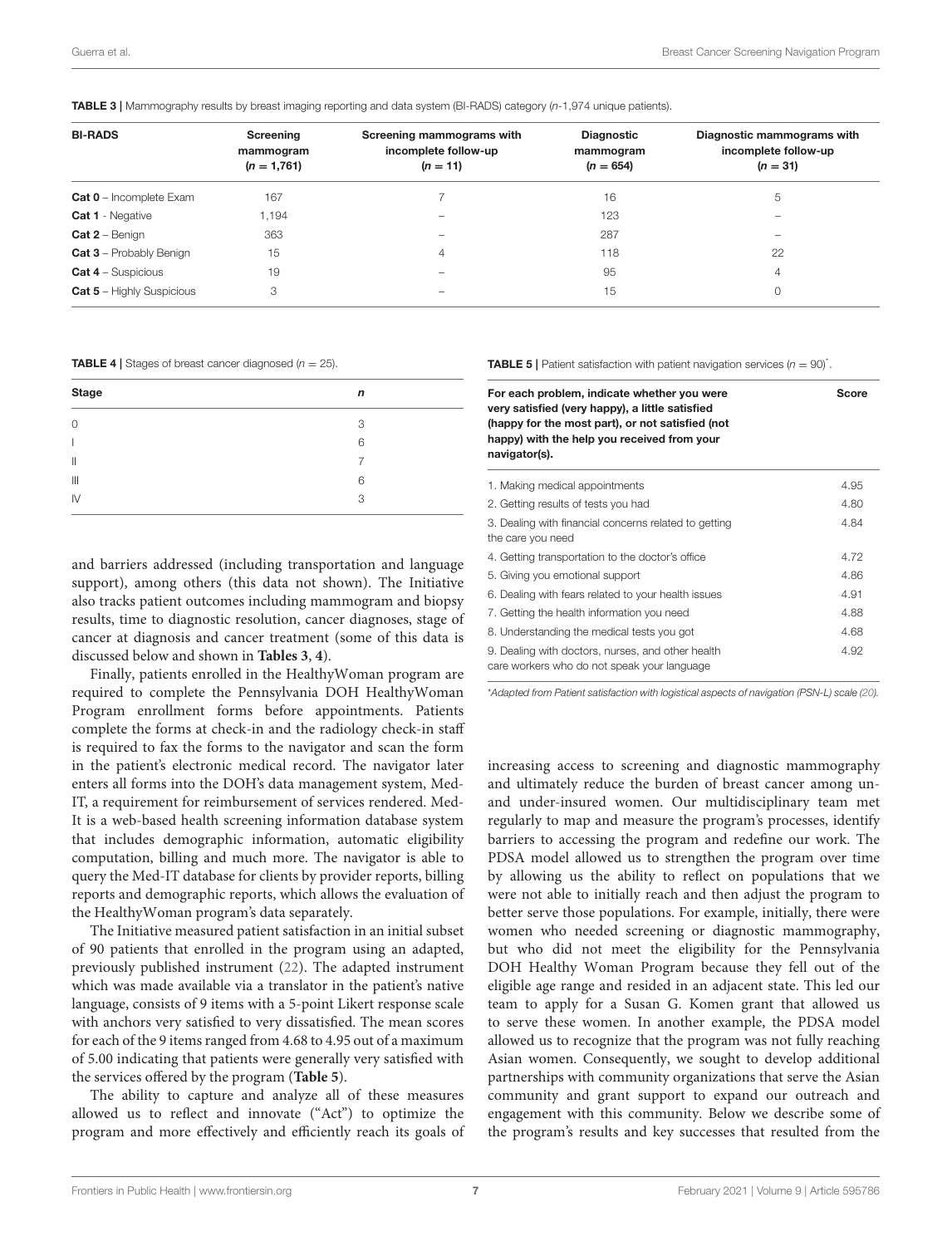iterative application of the PDSA cycle to the PBHI as well as program challenges.

### RESULTS

A key success is that over the past 5 years since the program's inception (June 2014–June 2019), the Initiative has navigated 1,974 racially and ethnically diverse women providing over 2,000 high quality breast services to women who were previously unable to access mammography (**[Table 2](#page-4-0)**). **[Table 2](#page-4-0)** also shows the diversity of the race and ethnicity of the women enrolled in the program: 10% Asian, 27% Black, 7% other, 12% Unknown, 44% White; 53% Hispanic. Over half (58%) of women who participate in the program speak a language other than English, with 78% Spanish as the most common, 11% speak Mandarin; 11% speak other languages. Similar to prior research, this work shows that breast cancer screening navigation programs for uninsured women are effective and lead to increased screening rates and the detection of previously undetected breast cancers [\(23\)](#page-9-4).

**[Table 3](#page-6-0)** demonstrates that among 1,974 unique patients, the program delivered 1,761 screening and 654 diagnostic mammograms. Among these 11 patients who completed screening mammograms and 31 patients who completed diagnostic mammograms did not complete follow-up diagnostic images. Despite multiple attempts by our navigator by telephone and mail, via the Health Promotion Council Navigators and the radiology providers and/or staff, these women were lost to follow up. In a few of these cases, family member or community partners or navigators confirmed that the woman refused additional images, sought care elsewhere or returned to her native country, but the reason for incomplete studies was unknown for the majority of patients and they were classified as lost to follow up.

Another important success of the program is the diagnosis of breast cancer in 25 patients - all of whom were enrolled in health insurance and treated at the ACC (**[Table 4](#page-6-1)**). The majority of these were diagnosed at a localized stage and that all patients have received high quality treatment at and support from an NCI-Comprehensive Cancer Center.

As shown in **[Table 5](#page-6-2)**, yet another success is the high patient satisfaction reported among an initial subset of women enrolled in the program which was measured using the Patient Satisfaction with Logistical Aspects of Navigation Scale [\(20\)](#page-9-1). However, this subset represents a group that was slightly older and had half the proportion of Hispanic patients than the larger cohort we report here (data not shown). Therefore, the satisfaction results may not be generalizable to the results of the cohort reported here.

### **DISCUSSION**

For the over 28 million Americans without health insurance [\(8\)](#page-8-7), hospitals often represent their only source of care. Consequently, there is a great need to develop programs that help meet the health needs of the uninsured populations and deliver high quality care. We describe the development of a program that could be replicated to meet the breast cancer screening needs of un- and under-insured women. The application of the Plan-Do-Study-Act quality improvement framework to the development, implementation, and optimization of a breast cancer screening navigation program for racially and ethnically diverse un- and under-insured women and outline the critical elements to guide this work. Among the critical steps ascertained through this process are: procurement of program funding from the DOH, grants and philanthropic sources; training of a navigator in the establishment of a referral network of community partners that serve the un and under-insured; establishment of a navigation process that can overcome barriers to screening and care; design a language and culturally-tailored messaging and media campaign; and establishment of clear process measures and evaluation that can further inform the optimization of the program.

The Penn Medicine Breast Health Initiative was created using this framework and this analysis summarizes the program's reach and impact. In the first 5 years of this program, it reached almost 2,000 women and identified 25 cases of breast cancer. Among the 25 women, only three were identified at stage 4. All 25 women were enrolled in health insurance and provided with high quality care at an NCI comprehensive cancer center. Patient satisfaction with the program, measured in a small subset of 5% of patients, was high.

The major challenges to establishing a breast cancer screening navigation program for un- and under-insured diverse patients include securing the funding for the program's operating support which includes the navigator salary, benefits and training which can be secured through grant, philanthropic and/or institutional funding. There are also logistical challenges to reaching this difficult-to-reach population both before engaging in the program and after for follow up care. This population generally has transient phone and sometimes housing access. Traditional methods of communication by telephone and mail fail these individuals. During situations where patients have an abnormal finding and require additional follow up, the navigator works with the referring center that women trust and, at times, community navigators, to locate the patient. Potential future strategies for reaching women might include contacting them at their place of employment or other faith-based and non-faith based community organizations. There is also the challenge of securing insurance for patients in a timely manner once they are diagnosed with cancer. This challenge can be overcome assigning a case worker or financial advocate to the patient and having this individual work closely with the navigator who already has an established relationship and trust with the patient. Furthermore, under the Protecting Access to Medicare Act of 2014, in order to expedite insurance coverage and obtain access card information for any patients enrolled in emergency medical assistance, the navigator must also complete a waiver to allow the navigator to retrieve the patient's coverage information on the patient's behalf.

Despite these challenges, the BCCEDP program provides funding to meet the breast cancer screening needs of un- and under-insured women. We have demonstrated that the Plan-Do-Study-Act quality improvement framework can be used to develop, implement, and optimize a breast cancer screening navigation program that can identify and reduce the burden of breast cancer in women at risk.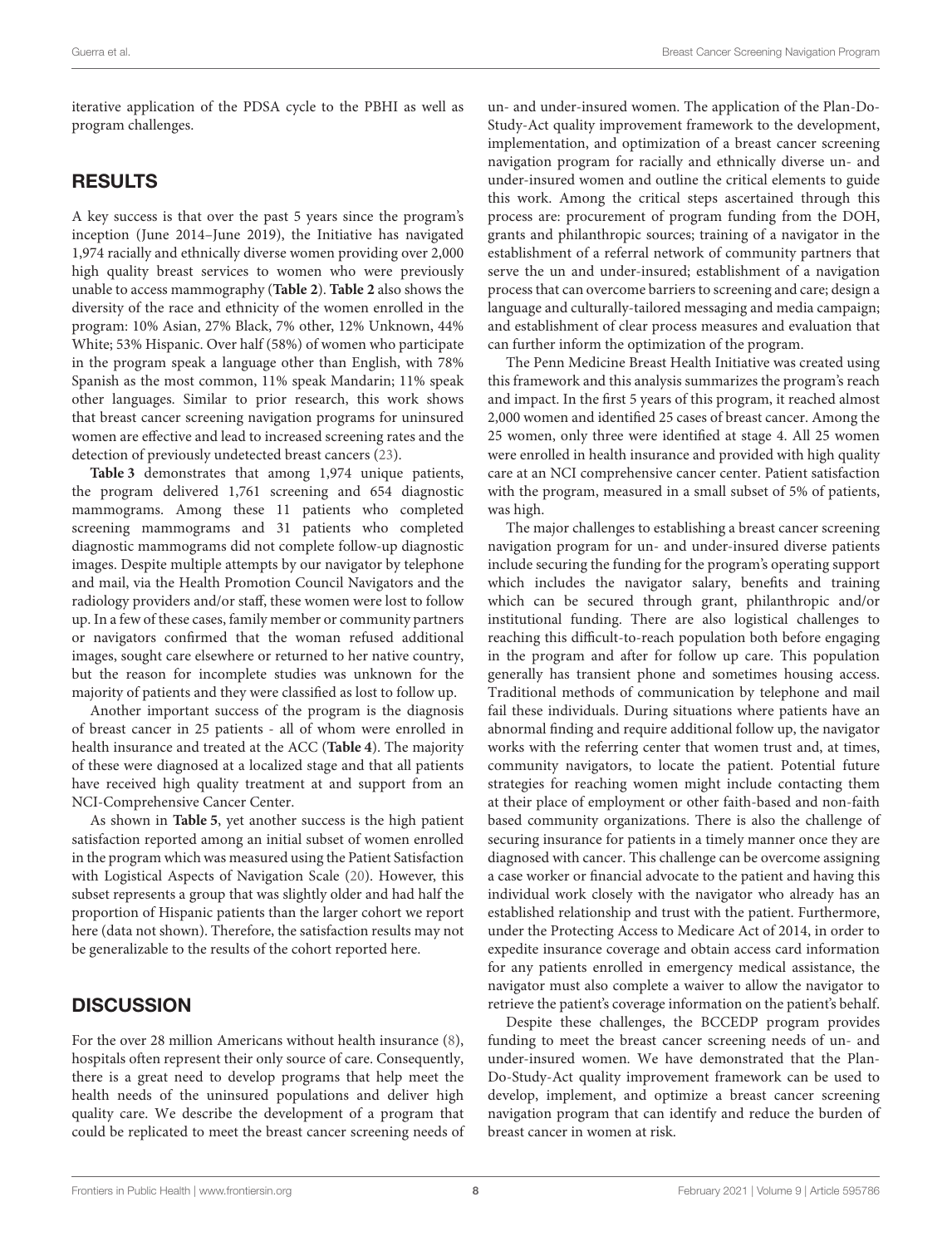# DATA AVAILABILITY STATEMENT

The raw data supporting the conclusions of this article will be made available by the authors, without undue reservation.

### ETHICS STATEMENT

The studies involving human participants were reviewed and approved by University of Pennsylvania Institutional Review Board. Written informed consent for participation was not required for this study in accordance with the national legislation and the institutional requirements.

# AUTHOR CONTRIBUTIONS

All authors take responsibility for the manuscript, have directly participated in the planning, development, writing of the article, read and approved the final version, and consent to our names on the manuscript. CG have full access to all aspects of the review and writing process and take final responsibility for the paper.

### FUNDING

The Penn Medicine Breast Health Initiative is supported from the Pennsylvania DOH's Breast Cancer and Early Detection/Healthy Woman Program as part of the National

# **REFERENCES**

- <span id="page-8-0"></span>1. American Cancer Society. Cancer Facts and Figures 2020. (2020). Available online at: [https://www.cancer.org/content/dam/cancer-org/research/cancer](https://www.cancer.org/content/dam/cancer-org/research/cancer-facts-and-statistics/annual-cancer-facts-and-figures/2020/cancer-facts-and-figures-2020.pdf)[facts-and-statistics/annual-cancer-facts-and-figures/2020/cancer-facts-and](https://www.cancer.org/content/dam/cancer-org/research/cancer-facts-and-statistics/annual-cancer-facts-and-figures/2020/cancer-facts-and-figures-2020.pdf)[figures-2020.pdf](https://www.cancer.org/content/dam/cancer-org/research/cancer-facts-and-statistics/annual-cancer-facts-and-figures/2020/cancer-facts-and-figures-2020.pdf) (accessed May 23, 2020).
- <span id="page-8-1"></span>2. American Cancer Society. Cancer Facts & Figures for African Americans 2016-2018 (2016–2018). Available online at: [https://www.cancer.org/content/dam/](https://www.cancer.org/content/dam/cancer-org/research/cancer-facts-and-statistics/cancer-facts-and-figures-for-african-americans/cancer-facts-and-figures-for-african-americans-2016-2018.pdf) [cancer-org/research/cancer-facts-and-statistics/cancer-facts-and-figures](https://www.cancer.org/content/dam/cancer-org/research/cancer-facts-and-statistics/cancer-facts-and-figures-for-african-americans/cancer-facts-and-figures-for-african-americans-2016-2018.pdf)[for-african-americans/cancer-facts-and-figures-for-african-americans-](https://www.cancer.org/content/dam/cancer-org/research/cancer-facts-and-statistics/cancer-facts-and-figures-for-african-americans/cancer-facts-and-figures-for-african-americans-2016-2018.pdf)[2016-2018.pdf](https://www.cancer.org/content/dam/cancer-org/research/cancer-facts-and-statistics/cancer-facts-and-figures-for-african-americans/cancer-facts-and-figures-for-african-americans-2016-2018.pdf) (accessed May 23, 2020).
- <span id="page-8-2"></span>3. Wells KJ, Lee JH, Calcano ER, Meade CD, Rivera M, Fulp WJ, et al. A cluster randomized trial evaluating the efficacy of patient navigation in improving quality of diagnostic care for patients with breast or colorectal cancer abnormalities. Cancer Epidemiol Biomark Prev. (2012) 21:10. doi: [10.1158/1055-9965.EPI-12-0448](https://doi.org/10.1158/1055-9965.EPI-12-0448)
- <span id="page-8-3"></span>4. Narod AA, Sun P, Wall C, Baines C, Miller AB. Impact of screening mammography on mortality from breast cancer before age 60 in women 40 - 49 years of age. Curr Oncol. (2014) 5:217–21. doi: [10.3747/co.21.2067](https://doi.org/10.3747/co.21.2067)
- <span id="page-8-4"></span>5. American Cancer Society. Breast Cancer Facts and Figures (2019-2020). Available online at: [https://www.cancer.org/content/dam/cancer-org/](https://www.cancer.org/content/dam/cancer-org/research/cancer-facts-and-statistics/breast-cancer-facts-and-figures/breast-cancer-facts-and-figures-2019-2020.pdf) [research/cancer-facts-and-statistics/breast-cancer-facts-and-figures/breast](https://www.cancer.org/content/dam/cancer-org/research/cancer-facts-and-statistics/breast-cancer-facts-and-figures/breast-cancer-facts-and-figures-2019-2020.pdf)[cancer-facts-and-figures-2019-2020.pdf](https://www.cancer.org/content/dam/cancer-org/research/cancer-facts-and-statistics/breast-cancer-facts-and-figures/breast-cancer-facts-and-figures-2019-2020.pdf) (accessed May 23, 2020).
- <span id="page-8-5"></span>6. White A, Thompson TD, White MC, Sabatino SA, de Moor J, Doria-Rose PV, et al. Cancer screening test use — United States, 2015. MMWR Morb Mortal Wkly Rep. (2017) 66:201–6. doi: [10.15585/mmwr.mm6608a1](https://doi.org/10.15585/mmwr.mm6608a1)
- <span id="page-8-6"></span>7. Susan G. Komen Philadelphia Affiliate. Data From: Philadelphia Affiliate of Susan G. Komen Quantitative Data Report. Philadelphia: Susan G. Komen Philadelphia Affiliate (2015–2019). Available online at: [https://](https://komenphiladelphia.org/wp-content/uploads/2014/08) [komenphiladelphia.org/wp-content/uploads/2014/08](https://komenphiladelphia.org/wp-content/uploads/2014/08) (accessed May 23, 2020).
- <span id="page-8-7"></span>8. Berchick ER, Barnett JC, Upton RD. Data From: Health Insurance Coverage in the United States: 2018. U.S. Census Bureau, U.S. Department of Commerce. Washington, D.C.: U.S. Government Printing Office (2019).

Breast and Cervical Cancer Early Detection Program (NBCCEDP), Susan G. Komen Foundation National, Susan G. Komen Foundation Philadelphia, the Allergan Foundation, the First Hospital Foundation, the Harrison Memorial Fund, Brander Beacons Cancer Research Foundation, Holman Enterprises Community Grants program, Penn Medicine Cares Grant Program, the Rena Rowan Breast Center, and the Abramson Cancer Center.

### ACKNOWLEDGMENTS

The authors also are grateful to Dr. Kevin Fox, Marianne T., and Robert J. MacDonald Professor in Breast Cancer Care Excellence at the Abramson Cancer Center, Christina Miller, Marla Vega, and Maria Barrera, as well as the many community health centers and organizations in Philadelphia (**[Table 1](#page-3-0)**) that partnered with us to reach and deliver screening and care to our un- and under-insured communities.

# SUPPLEMENTARY MATERIAL

<span id="page-8-18"></span>The Supplementary Material for this article can be found [online at: https://www.frontiersin.org/articles/10.3389/fpubh.](https://www.frontiersin.org/articles/10.3389/fpubh.2021.595786/full#supplementary-material) 2021.595786/full#supplementary-material

- <span id="page-8-8"></span>9. Dohan D, Schrag D. Using navigators to improve care of underserved patients. Cancer. (2005) 104:848–55. doi: [10.1002/cncr.21214](https://doi.org/10.1002/cncr.21214)
- <span id="page-8-9"></span>10. Tague, Nancy R. Plan–Do–Study–Act cycle. The Quality Toolbox. 2nd ed. Milwaukee: ASQ Quality Press (2005). p. 390–2.
- <span id="page-8-10"></span>11. Public Health Management Corporation. Community Health Data Base a PHMC Resource: Promote Preventive Screenings for Female Breast Health in Southeastern Pennsylvania. (2016). Available online at: [http://www.chdbdata.](http://www.chdbdata.org/13-resources/dashboard/89-promote-preventive-screenings-for-female-breast-health) [org/13-resources/dashboard/89-promote-preventive-screenings-for-female](http://www.chdbdata.org/13-resources/dashboard/89-promote-preventive-screenings-for-female-breast-health)[breast-health](http://www.chdbdata.org/13-resources/dashboard/89-promote-preventive-screenings-for-female-breast-health) (accessed May 23, 2020).
- <span id="page-8-11"></span>12. Community Health Data Base a PHMC Resource. A look at Preventive Screenings to Promote Breast Health. (2015). Available online at: [http://www.](http://www.chdbdata.org/community-dashboard/76-a-look-at-preventative-screenings-to-promote-breast-health) [chdbdata.org/community-dashboard/76-a-look-at-preventative-screenings](http://www.chdbdata.org/community-dashboard/76-a-look-at-preventative-screenings-to-promote-breast-health)[to-promote-breast-health](http://www.chdbdata.org/community-dashboard/76-a-look-at-preventative-screenings-to-promote-breast-health) (accessed May 23, 2020).
- <span id="page-8-12"></span>13. DeGroff A, Coa K,Morrissey KG, Rohan E, Slotman B. Key considerations in designing a patient navigation program for colorectal cancer screening. Health Promot Pract. (2013) 15:483–95. doi: [10.1177/1524839913513587](https://doi.org/10.1177/1524839913513587)
- <span id="page-8-13"></span>14. Division of Cancer Prevention and Control, Centers for Disease Control and Prevention. National Breast and Cervical Cancer Detection Program. Centers for Disease Control and Prevention (2013–2018). Available online at: [https://www.cdc.gov/cancer/nbccedp/data/summaries/national\\_](https://www.cdc.gov/cancer/nbccedp/data/summaries/national_aggregate.htm) [aggregate.htm](https://www.cdc.gov/cancer/nbccedp/data/summaries/national_aggregate.htm) (accessed May 23, 2020).
- <span id="page-8-14"></span>15. Masi CM, Blackman DJ, Peek ME. Interventions to enhance breast cancer screening, diagnosis and treatment among racial and ethnic minortiy women. Med Care Res Rev. (2007) 64:5. doi: [10.1177/1077558707305410](https://doi.org/10.1177/1077558707305410)
- <span id="page-8-15"></span>16. Hoerger TJ, Ekwueme DU, Miller JW, Uzunangelov V, Hall IJ,Segel J, et al. Estimated effects of the National Breast and Cervical Cancer Early Detection Program on breast cancer mortality. Am J Prev Med. (2011) 40:4. doi: [10.1016/j.amepre.2010.12.017](https://doi.org/10.1016/j.amepre.2010.12.017)
- <span id="page-8-16"></span>17. Freeman HP. The Program. Harold P. Freeman Patient Navigation Institute (2019). Available online at: [http://www.hpfreemanpni.org/the](http://www.hpfreemanpni.org/the-program)[program](http://www.hpfreemanpni.org/the-program) (accessed May 23, 2020).
- <span id="page-8-17"></span>18. The Health Federation of Philadelphia. Community Health Centers in Southeastern PA. (2017). Available online at: [http://healthfederation.org/](http://healthfederation.org/CommunityHealthCenters) [CommunityHealthCenters](http://healthfederation.org/CommunityHealthCenters) (accessed May 23, 2020).